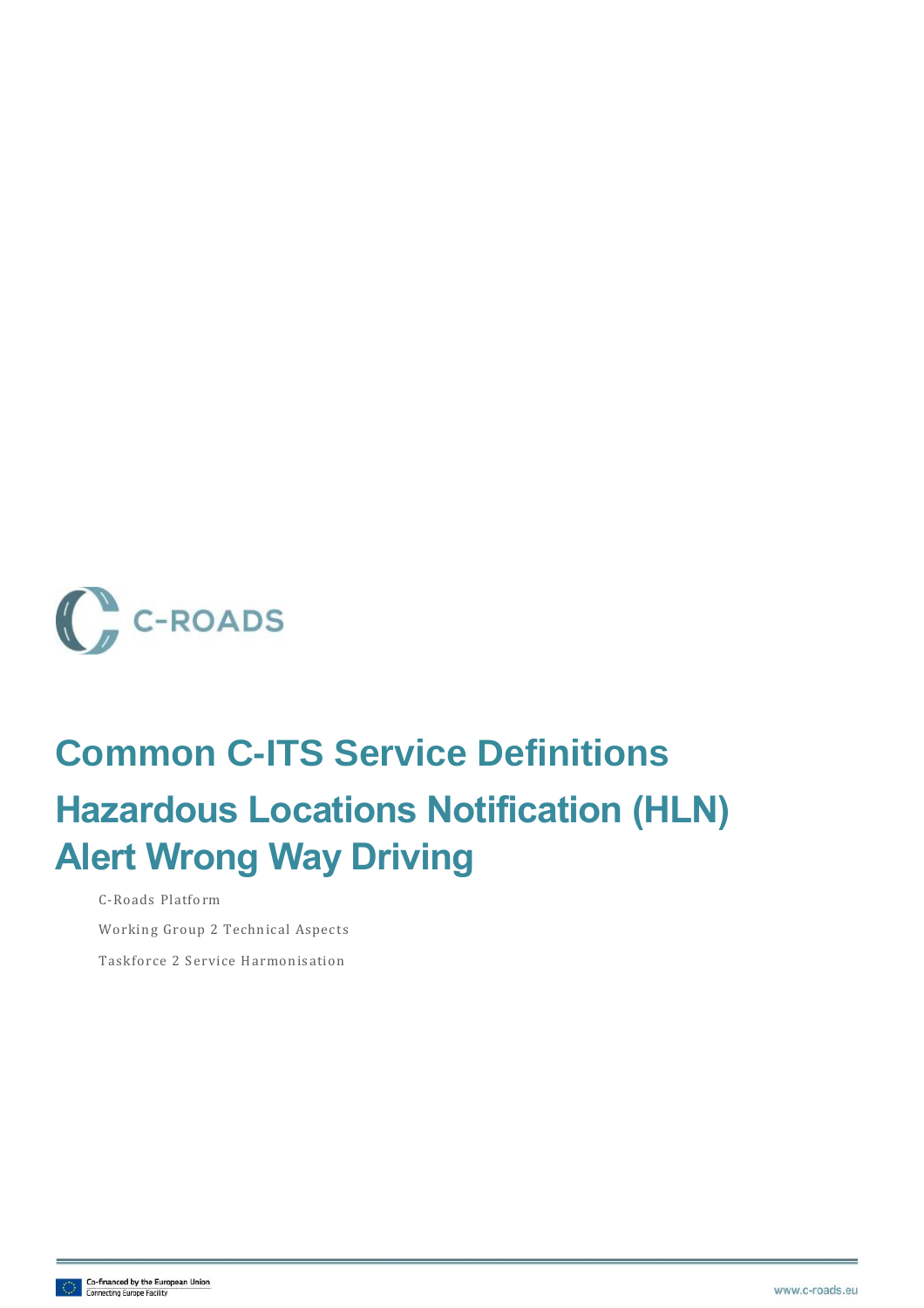

### **Publication History**

| <b>Version</b> | <b>Date</b> | <b>Description, updates and changes</b>                                                     | <b>Status</b> |
|----------------|-------------|---------------------------------------------------------------------------------------------|---------------|
| 0.1            | 16.10.2019  | Input from France                                                                           | Input         |
| 0.2            | 17.10.2019  | Further editing, minor improvements                                                         | Draft         |
| 0.3            | 17.10.2019  | Further input, Austria                                                                      | Draft         |
| 0.4            | 25.10.2019  | Use case descriptions improved according to TF2 telco, input<br>from several C-road members | Draft         |
| 0.5            | 28.10.2019  | Incorporated track changes into clean version                                               | Draft         |
| 0.6            | 28.10.2019  | Added TF3 link                                                                              | Draft         |
|                |             |                                                                                             |               |
|                |             |                                                                                             |               |
|                |             |                                                                                             |               |
|                |             |                                                                                             |               |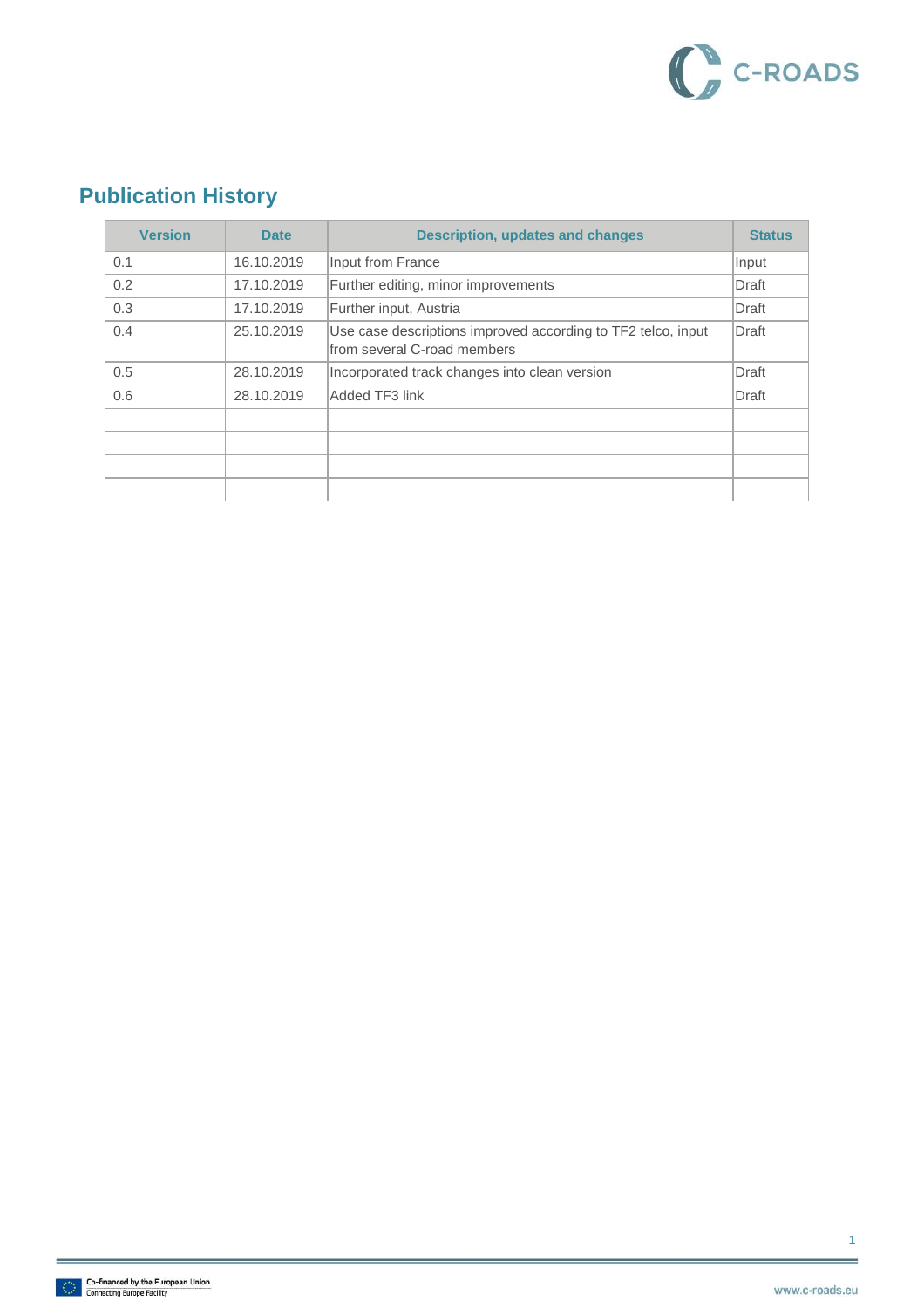

#### **Index**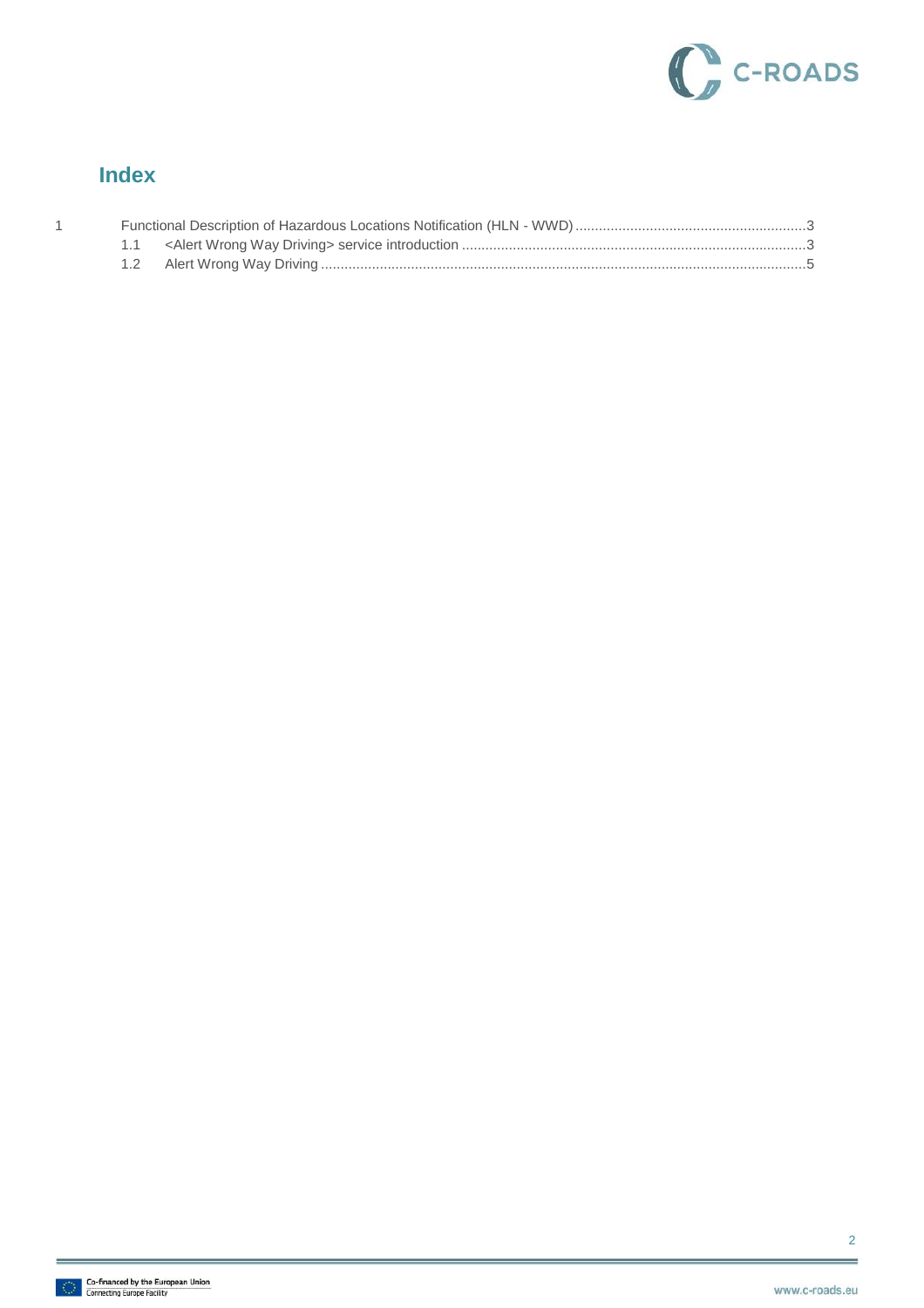

## <span id="page-3-0"></span>**1 Functional Description of Hazardous Locations Notification (HLN - WWD)**

#### <span id="page-3-1"></span>**1.1 <Alert Wrong Way Driving> service introduction**

| <b>Service introduction</b> |                                                                                                                                                                                                                                                                                                                                                                                                                                                                                                                                                                                                                                                                                                                                                                                                                                                                                                                                                                                                                                                                                                                                                                                                                                                                                                                                                                                                                                                                                                                                                                                                                                                                                                                                                                                                                                                                                                                                                                                                                                                                                                                                                                                                                                                                                                                                    |  |
|-----------------------------|------------------------------------------------------------------------------------------------------------------------------------------------------------------------------------------------------------------------------------------------------------------------------------------------------------------------------------------------------------------------------------------------------------------------------------------------------------------------------------------------------------------------------------------------------------------------------------------------------------------------------------------------------------------------------------------------------------------------------------------------------------------------------------------------------------------------------------------------------------------------------------------------------------------------------------------------------------------------------------------------------------------------------------------------------------------------------------------------------------------------------------------------------------------------------------------------------------------------------------------------------------------------------------------------------------------------------------------------------------------------------------------------------------------------------------------------------------------------------------------------------------------------------------------------------------------------------------------------------------------------------------------------------------------------------------------------------------------------------------------------------------------------------------------------------------------------------------------------------------------------------------------------------------------------------------------------------------------------------------------------------------------------------------------------------------------------------------------------------------------------------------------------------------------------------------------------------------------------------------------------------------------------------------------------------------------------------------|--|
| <b>Summary</b>              | The wrong way driver warning service on motorways is of high importance for<br>road safety, the service is as follows:<br>A vehicle has entered a motorway and is cruising in the wrong driving direction.<br>(This is mostly on the left most lane for the wrong way driver, this means that it<br>coincides with the lane with highest vehicle speeds for the correct driving direction<br>=> high relative speeds of over 200 km/h of the "approaching vehicles", with very<br>limited possibilities to prevent an accident for both vehicles involved*)<br>The vehicle is detected (by various fixed or mobile sensor systems) to<br>drive in the wrong direction.<br>The Infrastructure operator generates a "warning message sequence" for<br>the complete segment of the road involved. (for both driving directions -<br>as long as the correct lane position and driving direction of the wrong<br>way driver is not confirmed by a second information source.)<br>The infrastructure operator confirms the correct position and driving<br>direction of the wrong way driver and sends out the detailed warning to<br>upstream drivers on the correct driving direction to switch lane away from<br>the lane used by the wrong way driver (in most cases switch to the next<br>lane on the right)<br>If possible the infrastructure operator sends out a warning to the wrong<br>way driver to stop immediately on the right border of the used lane, and<br>wait for public forces to clear the dangerous situation.<br>The infrastructure operator sends a clearance message to the drivers<br>driving in the other direction of the motorway (because initially they have<br>been alerted of a possible wrong way driver, but now, with better<br>information available regular traffic situation has been resumed)<br>Following the clearance of the wrong way driver situation a warning<br>$\blacksquare$<br>message is send to all drivers entering and exiting the road segment<br>involved in the service.<br>The infrastructure operator generates a "message record" of the<br>complete warning service sequence involved for statistics and future<br>improvements of operational parameters of the warning.<br>* - this described traffic situation is valid only for right lane driving countries, in e.g. |  |
|                             | UK the lane situation would be mirrored, but the resulting danger for all vehicles<br>involved similarly high.                                                                                                                                                                                                                                                                                                                                                                                                                                                                                                                                                                                                                                                                                                                                                                                                                                                                                                                                                                                                                                                                                                                                                                                                                                                                                                                                                                                                                                                                                                                                                                                                                                                                                                                                                                                                                                                                                                                                                                                                                                                                                                                                                                                                                     |  |
| <b>Background</b>           | In several European countries the wrong way driver warning service on<br>motorways is of high importance for road safety even if the overall numbers in<br>traffic statistics of this event are not high. But there are several aspects linked to<br>this rare event which make it a high priority issue for road infrastructure operators<br>and public authorities - it generates high risk situations on the road and is at the<br>same time difficult to detect or even to prevent with current technologies. For<br>these reasons the application of a combined C-ITS service were vehicles and<br>infrastructure cooperate to quickly detect, and immediately warn nearby vehicles<br>and drivers reaching to the "warning zone" could be of high positive impact for<br>road safety.<br>As the wrong way drivers occur at varying network positions, including motorway                                                                                                                                                                                                                                                                                                                                                                                                                                                                                                                                                                                                                                                                                                                                                                                                                                                                                                                                                                                                                                                                                                                                                                                                                                                                                                                                                                                                                                                     |  |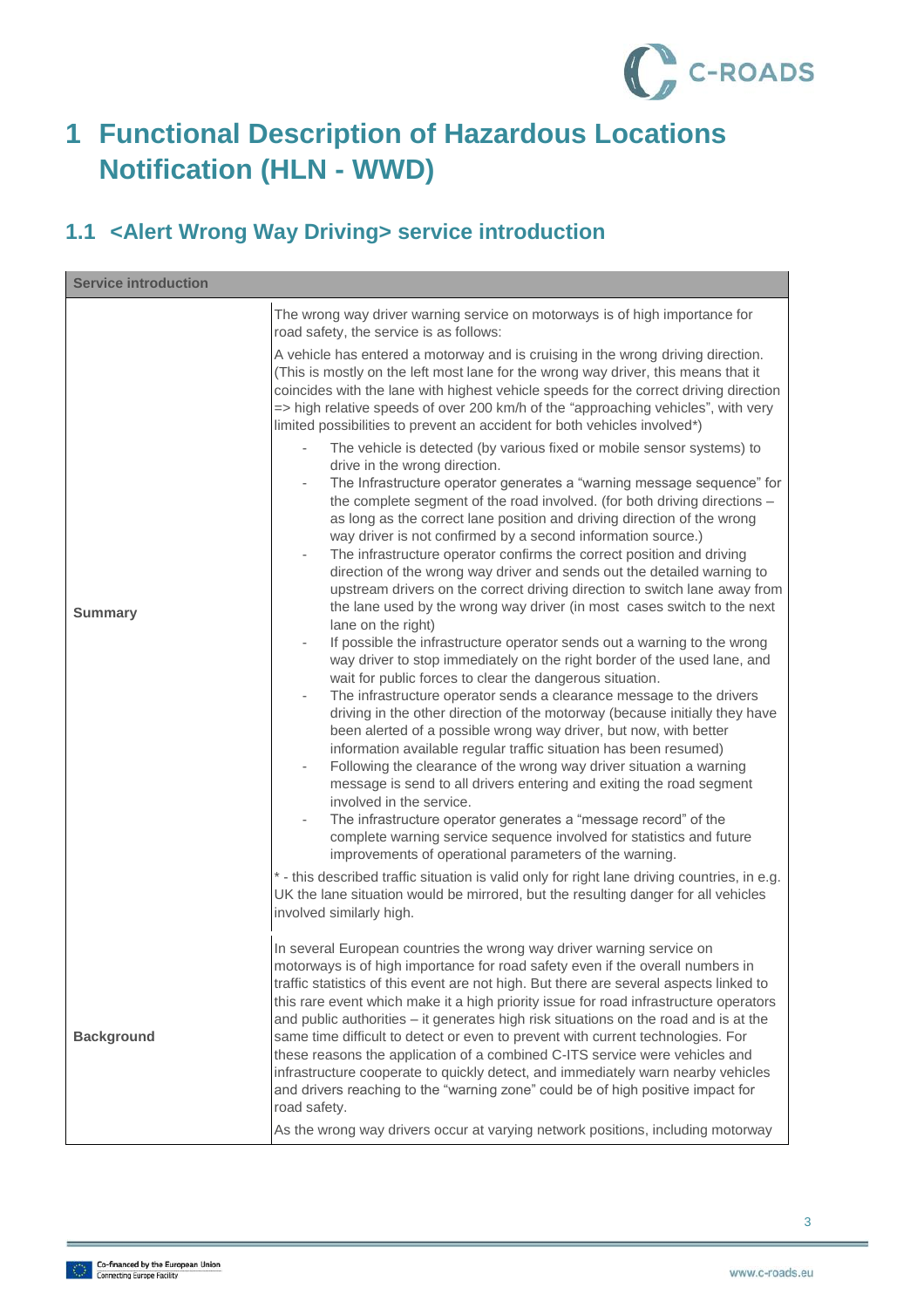|                          | <b>C-ROADS</b>                                                                                                                                                                                                                                                                                                                                                                                                                     |
|--------------------------|------------------------------------------------------------------------------------------------------------------------------------------------------------------------------------------------------------------------------------------------------------------------------------------------------------------------------------------------------------------------------------------------------------------------------------|
|                          | entrances and exits the main limitation of current technologies is the low quality<br>and slow detection of the vehicle involved, this can be improved by applying C-ITS<br>and combining I2V and V2V applications.                                                                                                                                                                                                                |
|                          | Enhance road safety through the prevention of high speed and therefore very risky<br>road accidents on motorways by faster detection and more precise location of the<br>wrong way driver and activate a detailed warning sequence to all nearby and<br>approaching drivers.                                                                                                                                                       |
|                          | This warning sequence will be updated in quality according to more precise and<br>confirmed information available in the TMC.                                                                                                                                                                                                                                                                                                      |
| <b>Objective</b>         | The target objective of the use case is the reduction of the time to alarm of the<br>next approaching vehicles to the wrong way driving one to an absolute minimum.                                                                                                                                                                                                                                                                |
|                          | This warning sequence could be enhanced by direct V2V communication<br>messages of service conform equipped vehicles.                                                                                                                                                                                                                                                                                                              |
|                          | (To reach the objective the equipment of vehicles with a wrong way driver<br>application and detection logic for the ego vehicle and for surrounding vehicles is<br>of high importance)                                                                                                                                                                                                                                            |
|                          | Reduce the number of accidents on motorways including entrance and exit<br>sections and contribute to lower road safety casualties and persons injured.                                                                                                                                                                                                                                                                            |
| <b>Expected benefits</b> | Reduce the number of follow up accidents by detecting high risk situations linked<br>to wrong way drivers fast and efficiently and distribute the correct and precise<br>warnng sequence of messages to all drivers approaching the risk area of driving.                                                                                                                                                                          |
|                          | For the wrong way driving alert at least two use cases should be defined<br>depending from the confirmed status of information of the road operator, possibly<br>the warning sequence in a single case can also consist of more than two, but<br>linked use cases as follows.                                                                                                                                                      |
|                          | Warning all approaching drivers to the risky area or segment of the<br>transport network at early indications of a wrong way driver present<br>(as long as exact location of the wrong way driver and driving<br>direction is not confirmed). The WWD - alert informs drivers to drive<br>only on the right lane and not to overtake (and therefore use the<br>most left lane of the motorway) on both directions of the motorway. |
| <b>Use Cases</b>         | If wrong way driver position, heading and lane is confirmed, alert all<br>drivers approaching this respective road segment with correct<br>driving direction to switch lane to drive on the right lanes. And at the<br>same time alert drivers on the opposite driving direction of the<br>motorway that WWD-A has been clarified and regular traffic<br>conditions have been resumed.                                             |
|                          | The use case could in the future also be extended in urban road<br>networks, were drivers are driving against the allowed driving<br>direction of a single direction road, which is also mainly a V2V use<br>case.                                                                                                                                                                                                                 |
|                          | In a later stage of C.-ITS deployment this could be enhanced by<br>warning the wrong way driver to stop immediately at the safe<br>boarder of his current driving lane (and not to try to turn, deviate or<br>perform other driving actions).                                                                                                                                                                                      |
|                          | After clearance of the complete warning case inform all drivers<br>involved that regular traffic condition have been resumed.                                                                                                                                                                                                                                                                                                      |

4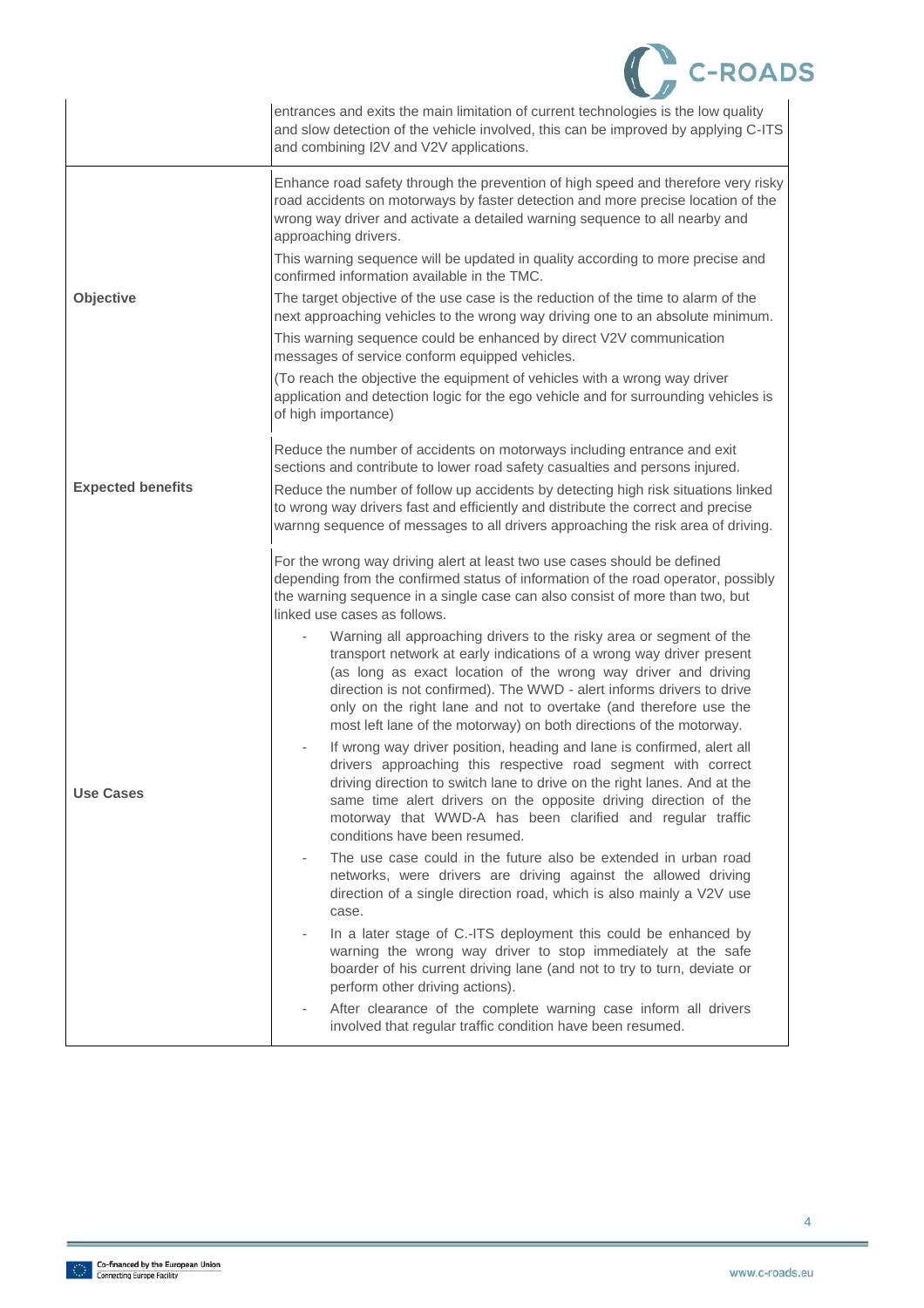<span id="page-5-0"></span>



| Type of road network         | Road with separate carriageways (non urban) including entrance and exit<br>segments.                                                                                                                                                                                                                                                                                                                                                                                                                                                                                                                                                                                                                                                                                  |  |  |
|------------------------------|-----------------------------------------------------------------------------------------------------------------------------------------------------------------------------------------------------------------------------------------------------------------------------------------------------------------------------------------------------------------------------------------------------------------------------------------------------------------------------------------------------------------------------------------------------------------------------------------------------------------------------------------------------------------------------------------------------------------------------------------------------------------------|--|--|
| Type of vehicle              | All                                                                                                                                                                                                                                                                                                                                                                                                                                                                                                                                                                                                                                                                                                                                                                   |  |  |
| <b>Use case introduction</b> |                                                                                                                                                                                                                                                                                                                                                                                                                                                                                                                                                                                                                                                                                                                                                                       |  |  |
| Summary                      | The service is to warn a driver that he could encounter a vehicle that is driving<br>in the wrong way. It is not the primary aim to alert the wrong-way driver that he<br>is on the wrong way. (This V2V use case could be added to the warning<br>sequence if detection quality and confirmed status of information is improved<br>in the future)                                                                                                                                                                                                                                                                                                                                                                                                                    |  |  |
| Background                   | Today, the information about a wrong-way driver exists but is only broadcasted<br>by radio and/or VMS. The detection rate, time and accuracy of information is<br>initially low, even if the wrong way driver alert is, because of the high relative<br>vehicle speeds involved between the approaching vehicles on the same lane,<br>a high risk situation on the road motorway network.<br>The added value of this use case is that potential directly involved drivers are<br>informed faster and more accurately. Moreover, the service aims to inform                                                                                                                                                                                                            |  |  |
|                              | more drivers than currently (not all drivers listen to the radio).                                                                                                                                                                                                                                                                                                                                                                                                                                                                                                                                                                                                                                                                                                    |  |  |
| Objective                    | The objective is to encourage the driver to adapt his driving lane,<br>$\bullet$<br>speed and his behaviour, in case of a wrong-way driver to minimise<br>his risk.<br>Overall objective is the reduction of fatalities and injured drivers due<br>to wrong way driving situations on motorways.<br>The aim is not to alert the wrong-way driver that he is on the wrong<br>$\bullet$<br>way. (can be an optional V2V message and possibly even an in<br>vehicle application in the future)                                                                                                                                                                                                                                                                           |  |  |
| Desired behaviour            | Drivers receiving this information:<br>can adapt their speed and / or trajectory by driving at the most right<br>(and mostly slowly travelling vehicles compared to left lanes on<br>motorways, which are used to overtake or higher speed cruises)<br>and can put themselves in a safe place (rest area, motorway<br>$\bullet$<br>interchange, etc)<br>Pay more attention to their direct traffic surroundings                                                                                                                                                                                                                                                                                                                                                       |  |  |
| <b>Expected benefits</b>     | Increased road safety by less accidents due to wrong way driving and<br>less "horrible driving situations" for drivers involved in such a situation<br>even without a direct accident.                                                                                                                                                                                                                                                                                                                                                                                                                                                                                                                                                                                |  |  |
| <b>Use case description</b>  |                                                                                                                                                                                                                                                                                                                                                                                                                                                                                                                                                                                                                                                                                                                                                                       |  |  |
| Situation                    | On a motorway, a vehicle takes a slip road (entrance or exit segment)<br>$\bullet$<br>in the wrong way, or turns back in the toll station / rest area and<br>drives the motorway in the wrong way.<br>On a ring road with separate carriageways, the situation can be the<br>same, but with slip roads / exits more regular.<br>Because the wrong way driver is entering the motorway segment he<br>$\bullet$<br>mostly uses the most left lane (which is for correct drivers the one<br>with the highest travelling speed*) => high risk situation<br>In the urban environment, the use case is currently not regularly<br>reported even if evidence shows that it could also be relevant, but is<br>rarely detected. (Urban use case could be added in the future). |  |  |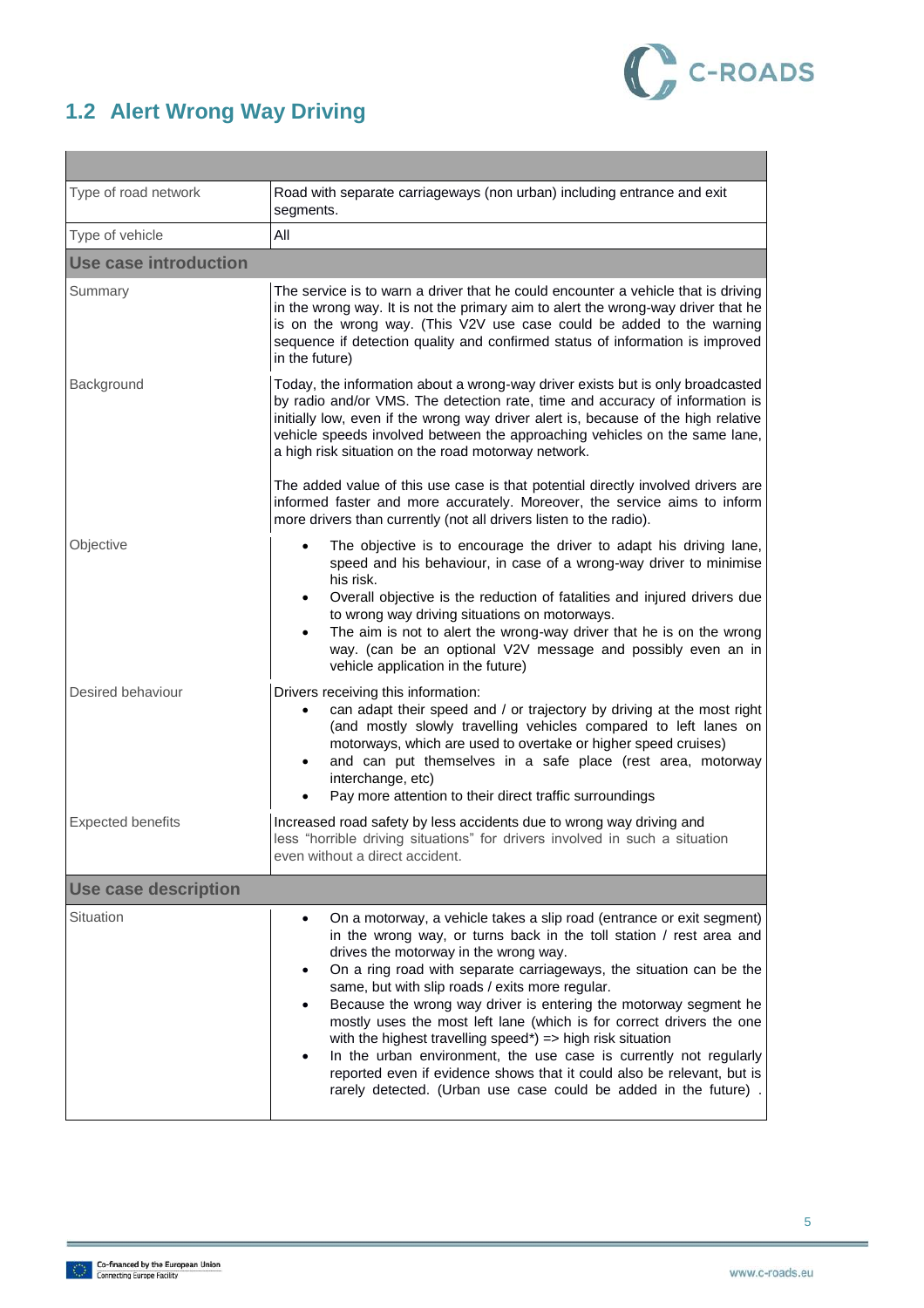

| Logic of transmission                                                              | I2V Broadcast, enhanced by V2V (detection and message distribution)                                                                                                                                                                                                                                                                                                                                                                                                                                                                                                                                                                                                                                                                                                                                                                                                                                                                                             |
|------------------------------------------------------------------------------------|-----------------------------------------------------------------------------------------------------------------------------------------------------------------------------------------------------------------------------------------------------------------------------------------------------------------------------------------------------------------------------------------------------------------------------------------------------------------------------------------------------------------------------------------------------------------------------------------------------------------------------------------------------------------------------------------------------------------------------------------------------------------------------------------------------------------------------------------------------------------------------------------------------------------------------------------------------------------|
| Actors and relations                                                               | Vehicle driver: the end-users of this service are drivers in their<br>vehicle, exposed to the wrong way driving vehicle in their and in the<br>opposite direction of driving at the beginning of the WWD-Alert.<br>Following the confirmation of WWD position, heading and driving<br>$\bullet$<br>direction including the lane only the vehicle drivers on the<br>carriageway approaching the RWW are informed, the other driving<br>direction gets a de-escalation or warning cancellation.<br>Road operator: the sender of the message is an operator in the TCC,<br>using various detection sources of the wrong way driving vehicle:<br>Automated wrong-way detector<br>$\circ$<br>Camera's<br>$\circ$<br>Phone call (field operator, police, drivers, radio).<br>$\circ$<br>Other C-ITS equipped vehicles<br>$\circ$<br>Service providers, providing the message to the involved drivers and<br>contributing the fast and precise detection of WWD cases. |
| Scenario                                                                           | 1. An operator in the TCC is alerted of the presence of a wrong way driving<br>vehicle on a motorway segment.<br>2. The TCC broadcast the information in the relevant area for both directions.<br>The subject of the message is "wrong-way driver on your way". No detailed<br>recommendations will be given initially.<br>3. Vehicles receive the information.<br>4. If the information is relevant for a vehicle, information is displayed to the<br>driver with a high priority.<br>5. Wrong way driver (details - as driving position, speed, heading, driving<br>lane) are confirmed by second source of information to the road operator.<br>6. Vehicles receive the driving direction dependent updated information.<br>7. Updated information (for same traffic event and message) is displayed to<br>the driver with a high priority.<br>8. message cancellation is transmitted after clearance of the WWD-A.                                         |
| Display / alert principle                                                          | There are two main display possibilities:<br>A moderately intrusive alert to encourage the driver to adapt his<br>behaviour (change lane to right as precaution) without risk of over<br>reaction.<br>An intrusive alert to encourage the driver to adapt his behaviour in<br>$\bullet$<br>case of urgency.<br>In both cases, the alert should be done enough in advance to give the drivers<br>the time to adapt their behaviour.                                                                                                                                                                                                                                                                                                                                                                                                                                                                                                                              |
| <b>Functional Constraints /</b><br>dependencies                                    | For this<br>particular use-case, the validity duration and the<br>$\bullet$<br>dissemination area of the information will need to be studied<br>precisely.<br>The information will not be precise enough to manage an imminent<br>$\bullet$<br>emergency.<br>This use case would benefit from a future extension with V2V<br>$\Rightarrow$<br>messages between vehicles and of an in vehicle application for<br>all C-ITS Vehicles involved. (also ego vehicle detection)                                                                                                                                                                                                                                                                                                                                                                                                                                                                                       |
| <b>Relation to C-Roads C-ITS</b><br>Infrastructure Functions and<br>Specifications | The DENM message for HLN use-cases are profiled in the C-ITS<br>Infrastructure Functions and Specifications document (chapter 3.1.1.1<br>and 3.1.1.3).<br>For this use-case, causeCode is<br>(wrongWayDriving)<br>14<br>and<br>subCauseCode is 2 (wrongDirection).                                                                                                                                                                                                                                                                                                                                                                                                                                                                                                                                                                                                                                                                                              |
|                                                                                    |                                                                                                                                                                                                                                                                                                                                                                                                                                                                                                                                                                                                                                                                                                                                                                                                                                                                                                                                                                 |